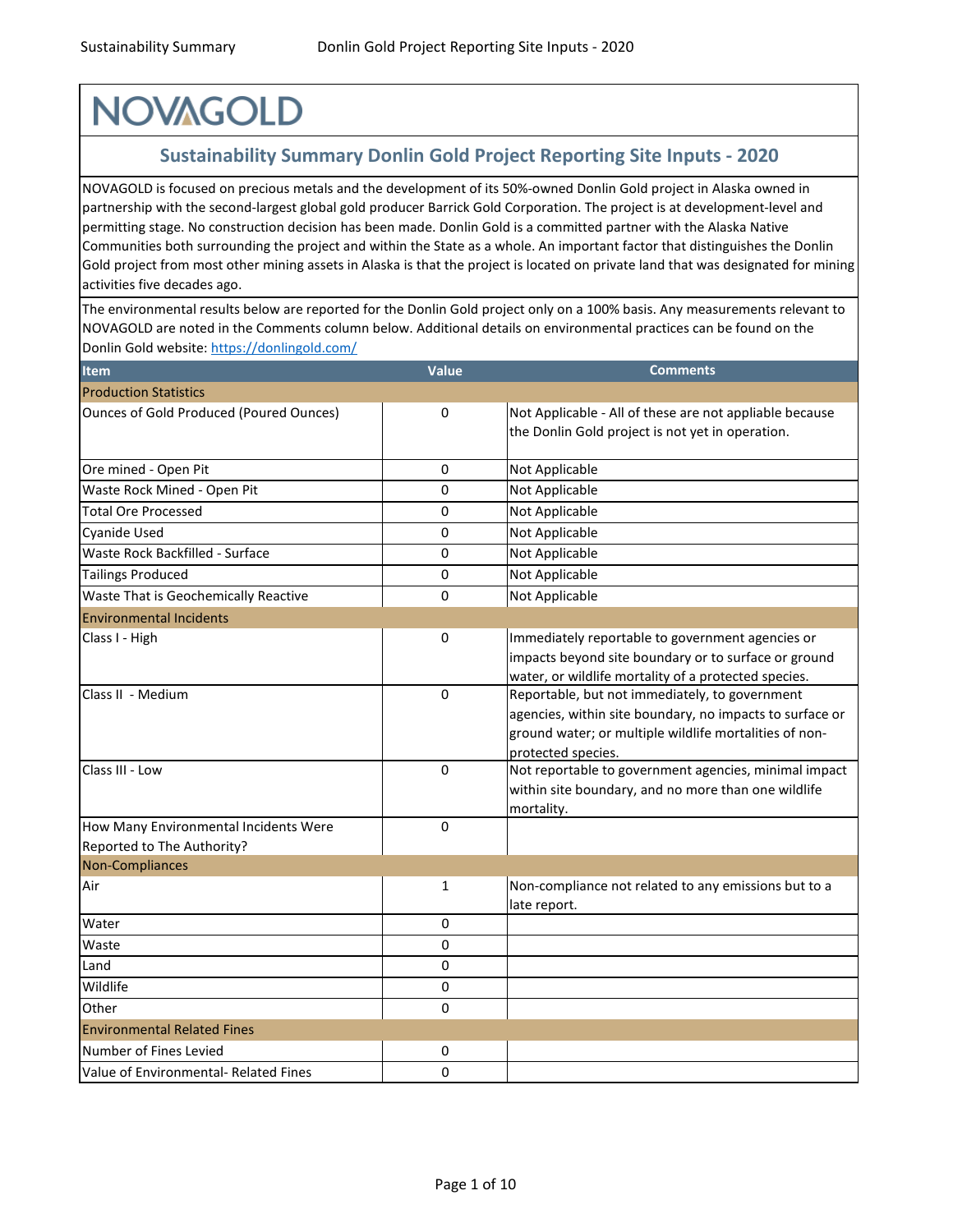| <b>Item</b>                                                                               | Value        | <b>Comments</b>                                                                                                                           |
|-------------------------------------------------------------------------------------------|--------------|-------------------------------------------------------------------------------------------------------------------------------------------|
| <b>Spills</b>                                                                             |              |                                                                                                                                           |
| Number of Spills                                                                          | 26           | None reportable to agencies, none to water, all less than<br>10 gallons to land.                                                          |
| Volume of Oil Spills - Liters                                                             | 52           | None reportable to agencies, none to water, all less than<br>10 gallons to land.                                                          |
| Volume of Fuel Spills - Liters                                                            | 17           | None reportable to agencies, none to water, all less than<br>10 gallons to land.                                                          |
| Volume of Waste Spills - Liters                                                           | 0            |                                                                                                                                           |
| Volume of Chemical Spills - Liters                                                        | 1            | None reportable to agencies, none to water, all less than<br>10 gallons to land.                                                          |
| Volume of Other Spills - Liters                                                           | 0            |                                                                                                                                           |
| <b>Closure and Rehab</b>                                                                  |              |                                                                                                                                           |
| Total Land Disturbed and Not Yet Rehabilitated<br>At Start of Reporting Period - Hectares | 0            | All land disturbance is associated with limited exploration<br>level activities, no on-site mine waste or water<br>management facilities. |
| Total Amount of Land Newly Disturbed Within<br><b>Reporting Period - Hectares</b>         | 1            |                                                                                                                                           |
| Total Amount of Land Newly Rehabilitated<br>Within Reporting Period - Hectares            | $\mathbf{1}$ |                                                                                                                                           |
| Total Rehab Planned For The Year (Hectares)                                               | 1            |                                                                                                                                           |
| Waste                                                                                     |              |                                                                                                                                           |
| <b>Hazardous Waste Produced - Tonnes</b>                                                  | 0            |                                                                                                                                           |
| Non-hazardous Waste Produced - Tonnes                                                     | 7            | 14,067 lbs                                                                                                                                |
| Hazardous Waste Recycled - Tonnes                                                         | 0            |                                                                                                                                           |
| Non-Hazardous Waste Recycled - Tonnes                                                     | 0            | 907 lbs - rounded down to 0 tonnes                                                                                                        |
| <b>Total Reused - Tonnes</b>                                                              | Not tracked  |                                                                                                                                           |
| Total Waste to Landfill - Tonnes                                                          | 77           | 154,800 lbs                                                                                                                               |
| Total Waste Incinerated - Tonnes                                                          | Not tracked  |                                                                                                                                           |
| Mercury produced as a By-Product/Co-Product - T                                           | 0            | No production or processing at Donlin Gold                                                                                                |
| Emissions                                                                                 |              |                                                                                                                                           |
| NOx - Stationary Sources - Tonnes                                                         | 0            | De minimus, small camp with no production at the Donlin<br>Gold project                                                                   |
| Number of Regulatory Exceedances                                                          | 0            | De minimus, small camp with no production at the<br>Donlin Gold project                                                                   |
| <b>SOx - Stationary Sources - Tonnes</b>                                                  | 0            | De minimus, small camp with no production at the Donlin<br>Gold project                                                                   |
| Number of Regulatory Exceedances                                                          | 0            | De minimus, small camp with no production at the Donlin<br>Gold project                                                                   |
| Particulate Matter PM 10 - µg/m3                                                          | 0            | De minimus, small camp with no production at the Donlin<br>Gold project                                                                   |
| Mercury Air Emissions - Tonnes                                                            | 0            | No production or processing at Donlin Gold                                                                                                |
| Number of Regulatory Exceedances                                                          | 0            |                                                                                                                                           |
| Other Air Emissions as Regulated (Tonnes):                                                | 0            |                                                                                                                                           |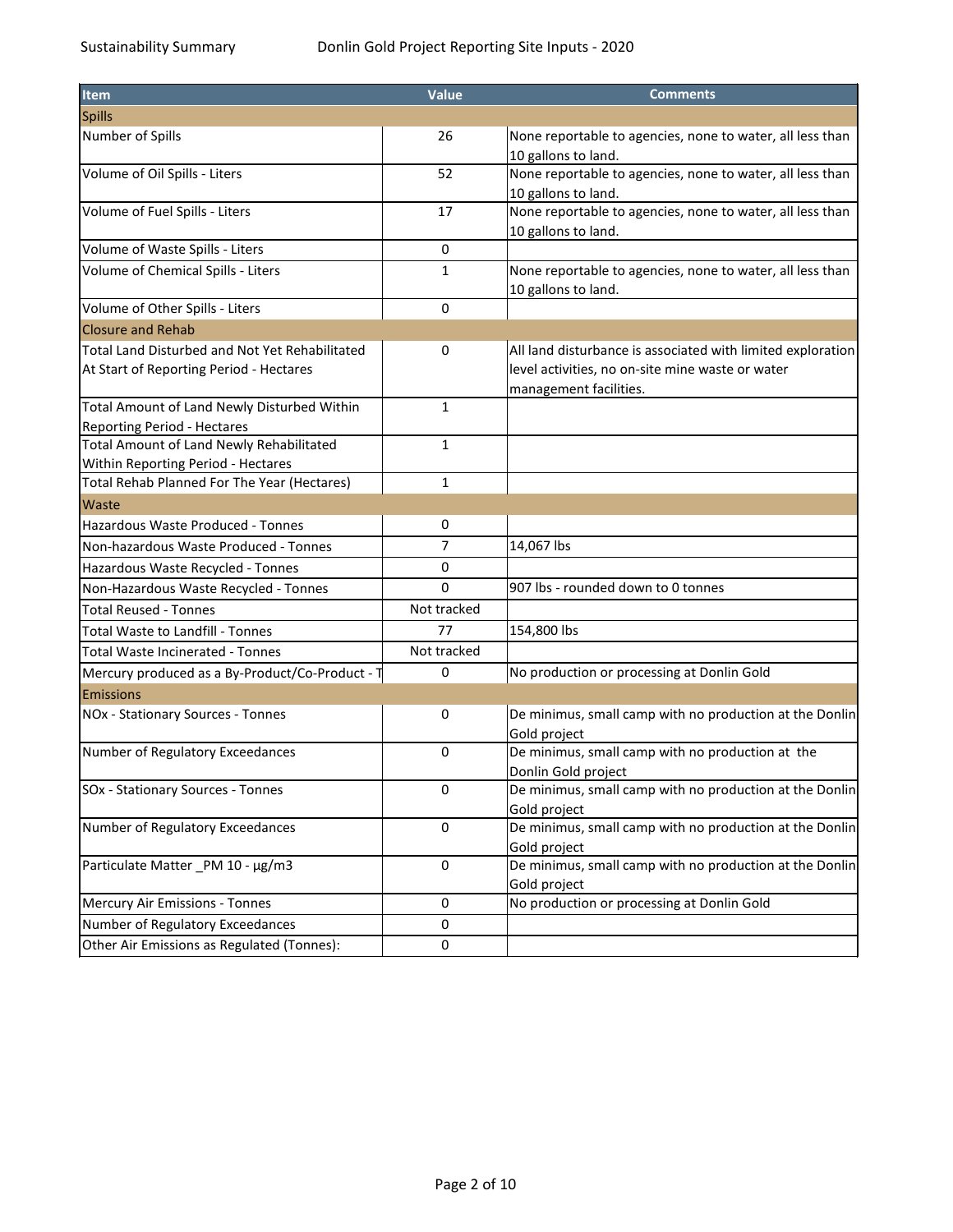| <b>Item</b>                                                                                            | Value    | <b>Comments</b>                                                                                                   |
|--------------------------------------------------------------------------------------------------------|----------|-------------------------------------------------------------------------------------------------------------------|
| <b>Water Use</b>                                                                                       |          |                                                                                                                   |
| Surface Water - Cubic Metters                                                                          | 0        |                                                                                                                   |
| Groundwater - Cubic Meters                                                                             | 697      | All returned to ground after treatment                                                                            |
| Total Withdrawals - Cubic Meters                                                                       | 697      | All returned to ground after treatment                                                                            |
| <b>Energy Inputs / GHG Emissions</b>                                                                   |          |                                                                                                                   |
| Electricity - From Outside Sources - KwH                                                               | 0        | All on-site power generation                                                                                      |
| Electricity - Self-Generated - KwH                                                                     | 586,151  |                                                                                                                   |
| Diesel Used for Power Generation - Liters                                                              | 169,385  |                                                                                                                   |
| <b>HFO Used for Power Generation - Liters</b>                                                          | 0        |                                                                                                                   |
| Electricity Produced by Renewable Sources - KwH                                                        | 0        |                                                                                                                   |
| Natural Gas - MMBTU                                                                                    | $\Omega$ |                                                                                                                   |
| Diesel Used (Less Consumption for Power                                                                | 393,683  |                                                                                                                   |
| Generation) - Liters                                                                                   |          |                                                                                                                   |
| Propane Used - Liters                                                                                  | 7,259    |                                                                                                                   |
| Petrol / Gasoline Used - Liters                                                                        | 12,870   |                                                                                                                   |
| <b>Aviation Fuel Used</b>                                                                              | 113,562  |                                                                                                                   |
| Total Scope 1 GHG Emissions - Tonnes of CO2                                                            | 1,565    |                                                                                                                   |
| Scope 1 GHG Emissions from diesel - stationary                                                         | 455      |                                                                                                                   |
| Scope 1 GHG Emissions from diesel - mobile                                                             | 1,056    |                                                                                                                   |
| <b>Total Scope 2 GHG Emissions</b>                                                                     | 0        |                                                                                                                   |
|                                                                                                        |          |                                                                                                                   |
| Legend                                                                                                 |          |                                                                                                                   |
|                                                                                                        |          | 'Not Tracked" indicates that the measurement may be deemed Applicable but may be measured and reported in future. |
| "Not Applicable" indicates that the measurement may only be applied at the project or corporate level. |          |                                                                                                                   |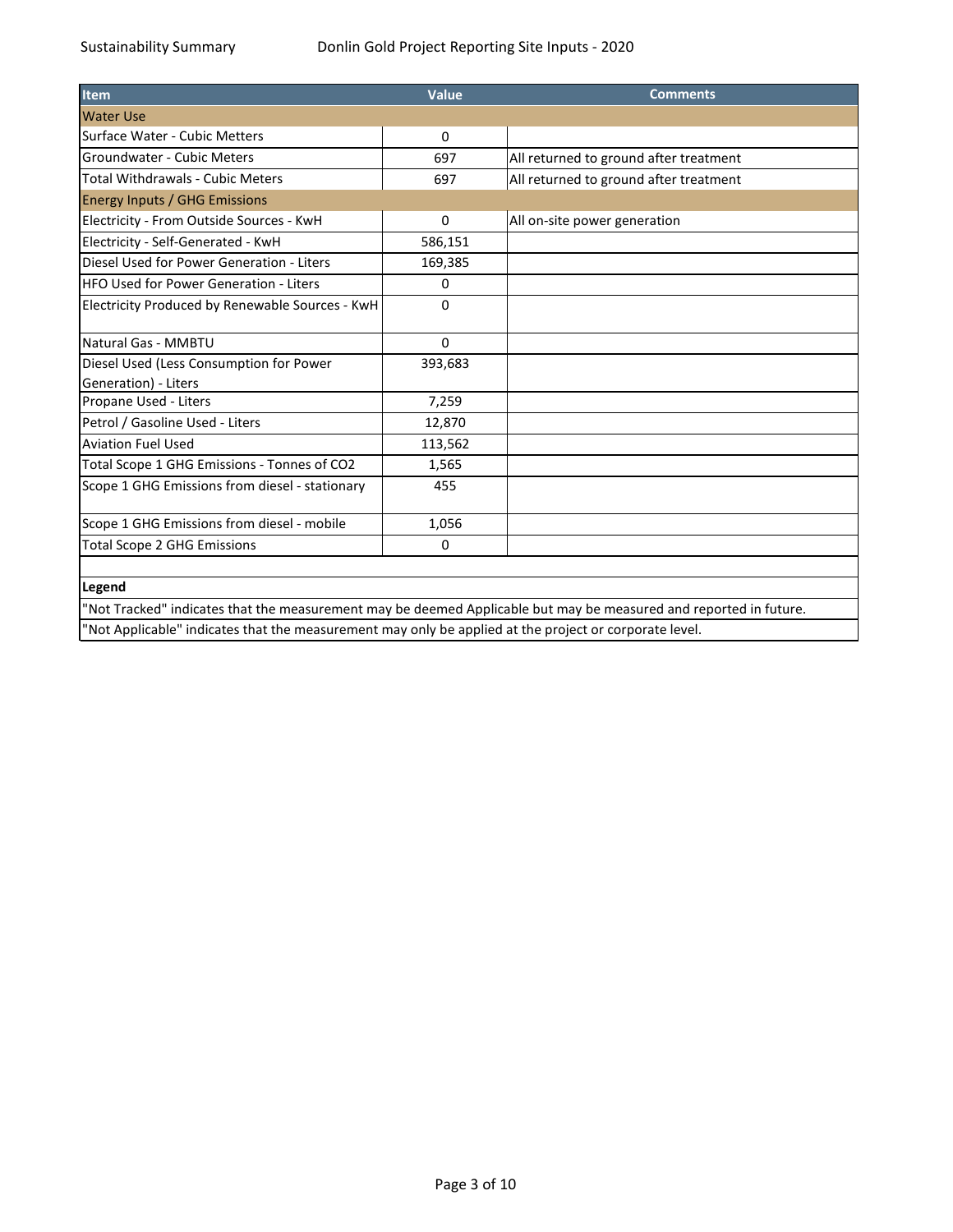# **NOVAGOLD**

### **Sustainability Summary Donlin Gold and NOVAGOLD Reporting Site Inputs - 2020**

NOVAGOLD is focused on precious metals and the development of its 50%-owned Donlin Gold project in Alaska owned in partnership with the second-largest global gold producer Barrick Gold Corporation. It is a development-stage project currently in permitting. No construction decision has been made. The joint venture partnership is managed through Donlin Gold LLC. Each company has two directors on the LLC Board and the Chair alternates annually between the two owner company representatives. Currently, there is one female Director and three male Directors of the LLC. Donlin Gold is a committed partner to the Alaska Native communities both surrounding the project and within the State. An important factor that distinguishes the Donlin Gold project from most other mining assets in Alaska is that the project is located on private land that was designated for mining activities five decades ago. The results below are reported for Donlin Gold and NOVAGOLD, where applicable. Donlin Gold information is reported on a 100% basis.

[For additional details on NOVAGO](https://www.novagold.com/investors/invest/)LD's community and social development practices, please refer to NOVAGOLD's most recent Form 10-K, [Form 10-Q, and Management Info](https://www.novagold.com/investors/invest/)rmation Circular dated March 25, 2021, available at www.sec.gov, www.SEDAR.com or on NOVAGOLD's [website at https://www.novagold](https://www.novagold.com/investors/invest/).com/investors/invest/

|                                     | Additional information can be found on Donlin Gold's website: https://donlingold.com/ |                 |                                               |
|-------------------------------------|---------------------------------------------------------------------------------------|-----------------|-----------------------------------------------|
|                                     | <b>Donlin Gold</b>                                                                    | <b>NOVAGOLD</b> |                                               |
| Item                                |                                                                                       |                 | <b>Comments</b>                               |
| Employment                          |                                                                                       |                 |                                               |
| Male Employees                      | Low: 6; High: 68                                                                      | $\overline{7}$  | High ranges of Donlin Gold employees in all   |
|                                     |                                                                                       |                 | rows reflects the seasonal nature of work at  |
|                                     |                                                                                       |                 | the project site.                             |
| Female Employees                    | Low: 5; High: 22                                                                      | 6               | In 2020, women comprised 46 percent (six      |
|                                     |                                                                                       |                 | of 13) of NOVAGOLD's employees.               |
| <b>Male Contractors</b>             | Low: 1; High: 46                                                                      | $\Omega$        |                                               |
| <b>Female Contractors</b>           | Low: 0: High: 13                                                                      | 0               |                                               |
| Local Employees                     | Low: 10; High: 80                                                                     | 0               | "Local" is defined as Alaska                  |
| <b>Regional Employees</b>           | Low: 1; High: 38                                                                      | 0               | "Regional" is defined as Yukon-Kuskokwim      |
|                                     |                                                                                       |                 | region                                        |
| <b>Shareholders Employees</b>       | Low: 4; High: 59; includes 3                                                          | Not Applicable  | "Shareholders" refers to having a             |
|                                     | Nikolai                                                                               |                 | relationship with Calista or TKC <sup>1</sup> |
| <b>National Employees</b>           | Low: 11; High: 85                                                                     | Not Applicable  | "National" for Donlin Gold refers to the USA  |
| <b>Foreign National Employees</b>   | 0                                                                                     | 0               | All employees/contractors are U.S. or         |
|                                     |                                                                                       |                 | Canadian citizens                             |
| <b>Local Senior Managers</b>        | Low: 4; High: 7                                                                       | 0               |                                               |
| <b>Regional Senior Managers</b>     | $\Omega$                                                                              | 0               |                                               |
| <b>National Senior Managers</b>     | Low: 4; High: 7                                                                       | 5               |                                               |
| Foreign National Senior             | 0                                                                                     | $\mathbf 0$     | All employees/contractors are U.S. or         |
| <b>Managers</b>                     |                                                                                       |                 | Canadian citizens                             |
| Number of Non-Management            | Low: 3; High: 19                                                                      | 5               |                                               |
| <b>Employees Who Are Female</b>     |                                                                                       |                 |                                               |
| Number of Management-Level          | Low: 2; High: 3                                                                       | $\mathbf{1}$    |                                               |
| <b>Employees Who Are Female</b>     |                                                                                       |                 |                                               |
| <b>Local Contractors</b>            | Low: 2; High: 41                                                                      | Not tracked     |                                               |
| <b>Regional Contractors</b>         | Low: 0; High: 5 (estimated)                                                           | Not tracked     |                                               |
| <b>National Contractors</b>         | Low: 1; High: 118                                                                     | Not tracked     |                                               |
| <b>Foreign National Contractors</b> | Not Applicable                                                                        | 0               | All employees/contractors are U.S. or         |
|                                     |                                                                                       |                 | Canadian citizens                             |
| Number of Suppliers With            | 71                                                                                    | Not Applicable  |                                               |
| Clauses in Contracts Related to     |                                                                                       |                 |                                               |
| Local Employment                    |                                                                                       |                 |                                               |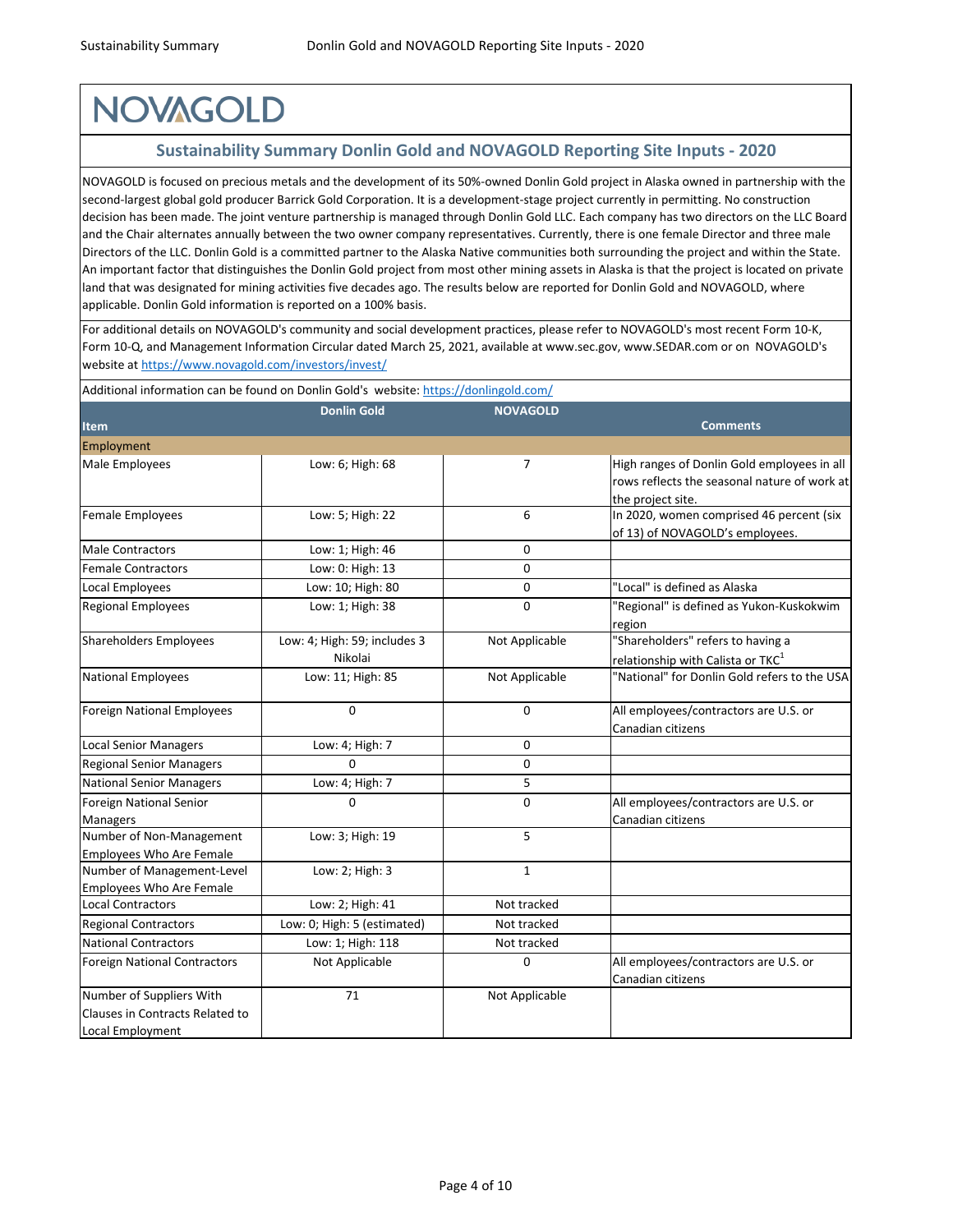|                                      | <b>Donlin Gold</b> | <b>NOVAGOLD</b> |                                              |
|--------------------------------------|--------------------|-----------------|----------------------------------------------|
| <b>Item</b>                          |                    |                 | <b>Comments</b>                              |
| <b>Turn Over</b>                     |                    |                 |                                              |
| <b>Total Number of Employees</b>     | Low: 2; High: 64   | 0               | Field season ended, Camp closure             |
| Who Left the Organization            |                    |                 |                                              |
| Voluntarily                          |                    |                 |                                              |
| <b>Total Number of Employees</b>     | $\overline{2}$     | 0               |                                              |
| Who Left the Organization Due        |                    |                 |                                              |
| to Dismissal                         |                    |                 |                                              |
| <b>Total Number of New Employee</b>  | Low: 2; High: 74   | $\mathbf{1}$    |                                              |
| Hires                                |                    |                 |                                              |
| Percentage of Open Positions         | 0                  | $\mathbf{1}$    |                                              |
| <b>Filled By Internal Candidates</b> |                    |                 |                                              |
| <b>Labor Unions</b>                  |                    |                 |                                              |
| Number of Employees Covered          | 0                  | 0               | There are no unionized employees at either   |
| by Collective Bargaining             |                    |                 | NOVAGOLD or Donlin Gold.                     |
| Agreements                           |                    |                 |                                              |
| Days Lost to Strike Action           | 0                  | 0               |                                              |
| Training                             |                    |                 |                                              |
| <b>Total Hours of Training for</b>   | 564                | Not tracked     |                                              |
| Employees                            |                    |                 |                                              |
| Hours of Enviromental Training       | 174                | Not tracked     |                                              |
| for employees and contractors        |                    |                 |                                              |
|                                      |                    |                 |                                              |
| Hours of Health, Safety, and         | 342                | Not tracked     |                                              |
| <b>Emergency Response Training</b>   |                    |                 |                                              |
| for Employees                        |                    |                 |                                              |
| Hours of Health, Safety, and         | 222                | Not tracked     |                                              |
| <b>Emergency Response Training</b>   |                    |                 |                                              |
| for Contractors                      |                    |                 |                                              |
| <b>Local Employment Plan</b>         |                    |                 |                                              |
| Is a Local Employment Plan In        | Yes                | Not Applicable  | For Donlin Gold, this relates to local Land  |
| Place                                |                    |                 | Agreement/Shareholder hire agreements        |
|                                      |                    |                 | with Calista and TKC                         |
| <b>Health and Safety</b>             |                    |                 |                                              |
| <b>Near Misses</b>                   | 31                 | 0               |                                              |
| First Aid/Minor Injury               | 27                 | 0               |                                              |
| Medical - Days of Restriction        | 14                 | 0               |                                              |
| Hours worked - Employees and         | 166,739            | 0               |                                              |
| Contractors                          |                    |                 |                                              |
| <b>LTIFR</b>                         | 0                  | 0               | Lost Time Incident Frequency Rate is         |
|                                      |                    |                 | defined using the calculation of number of   |
|                                      |                    |                 | lost-time injuries per one million employee  |
|                                      |                    |                 | hours worked.                                |
| <b>TRIFR</b>                         | 1.2                | 0               | Total Recordable Incident Frequency Rate is  |
|                                      |                    |                 | defined as an incidence rate of lost-time    |
|                                      |                    |                 | injuries, fatalities, and medical incidents  |
|                                      |                    |                 | and is computed using the formula:           |
|                                      |                    |                 | (number of injuries and illnesses X 200,000) |
|                                      |                    |                 | / employee hours worked = medical            |
|                                      |                    |                 | incidence rate. Note: '200,000' represents   |
|                                      |                    |                 | the number of hours 100 employees work       |
|                                      |                    |                 | based on 40 hours per week, 50 weeks per     |
|                                      |                    |                 | year, and provides the standard base for     |
|                                      |                    |                 | calculating the incidence rate for an entire |
|                                      |                    |                 | year.                                        |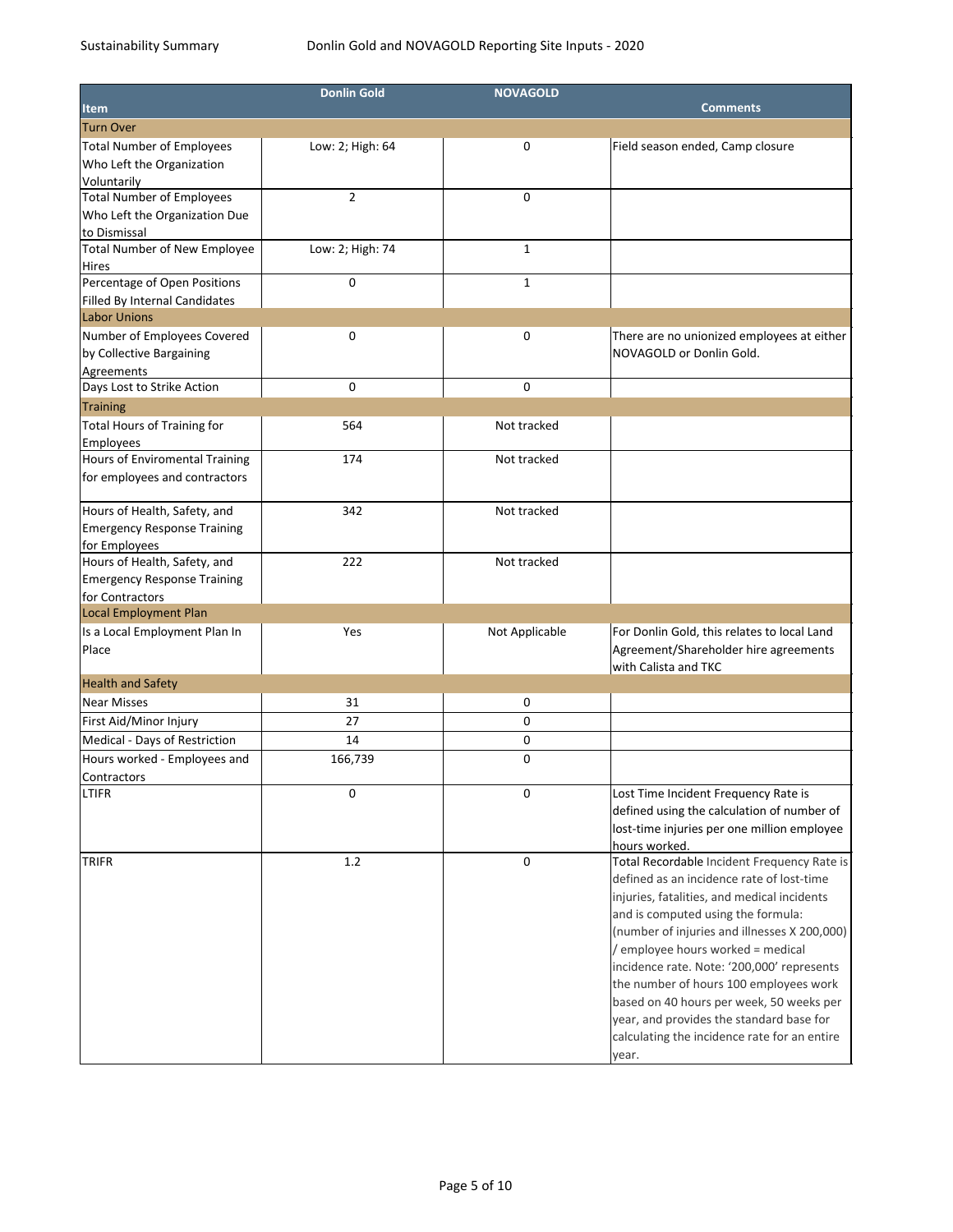|                                                   | <b>Donlin Gold</b> | <b>NOVAGOLD</b> |                                          |
|---------------------------------------------------|--------------------|-----------------|------------------------------------------|
| <b>Item</b>                                       |                    |                 | <b>Comments</b>                          |
| <b>Human Rights</b>                               |                    |                 |                                          |
| Number of Employees Trained                       | 85                 | 13              |                                          |
| on Human Rights                                   |                    |                 |                                          |
| How Many Human Rights                             | 0                  | 0               |                                          |
| Grievances Were Escalated to                      |                    |                 |                                          |
| Legal                                             |                    |                 |                                          |
| <b>Business Ethics</b>                            |                    |                 |                                          |
| How Many Reportable Code of                       | 0                  | 0               |                                          |
| Conduct Breaches Were                             |                    |                 |                                          |
| Reported in The Past Month?                       |                    |                 |                                          |
| How Many Hours of Training on                     | 122                | Not tracked     |                                          |
| Anti-Corruption Were Received                     |                    |                 |                                          |
| in The Past Month?                                |                    |                 |                                          |
| <b>Purchases</b>                                  |                    |                 |                                          |
| Purchases From Regional                           | 171,321            | Not Tracked     | Good/services                            |
| Suppliers - \$USD                                 |                    |                 |                                          |
| Purchases From Local Suppliers -                  | 8,409,772          | Not Tracked     | Regional+Local                           |
| <b>\$USD</b>                                      |                    |                 |                                          |
| <b>Purchases From National</b>                    | 13,415,089         | Not Tracked     | Regional+Local+National                  |
| Suppliers - \$USD<br>Purchases From International |                    |                 |                                          |
|                                                   | 7,809,406          | 0               | International only                       |
| Suppliers - \$USD<br><b>Suppliers</b>             |                    |                 |                                          |
|                                                   |                    |                 |                                          |
| Number of Regional Suppliers                      | 14                 | Not Tracked     | "Regional" is defined as Yukon-Kuskokwim |
| Number of Local Suppliers                         | 160                | Not Tracked     | region<br>"Local" is defined as Alaska   |
|                                                   |                    |                 |                                          |
| Number of National Suppliers                      | 232                | Not Tracked     | Regional+Local+National                  |
| Number of International                           | 22                 | 0               | International only                       |
| <b>Suppliers</b>                                  |                    |                 |                                          |
| Local Procurement Plan In Place                   | Yes                | Not Applicable  |                                          |
| <b>Grievances Received</b>                        |                    |                 |                                          |
| Human Rights (Automatically                       | 0                  | 0               |                                          |
| Escalated)                                        |                    |                 |                                          |
| <b>Unmet Obligation</b>                           | 0                  | 0               |                                          |
| Resettlement / Relocation                         | 0                  | $\pmb{0}$       |                                          |
| Land Compensation                                 | 0                  | 0               |                                          |
| Land Encroachment                                 |                    |                 |                                          |
|                                                   | $\mathbf 0$        | 0               |                                          |
| <b>Land Access</b>                                | 0                  | 0               |                                          |
| <b>Property Damage</b>                            | 0                  | 0               |                                          |
| <b>Road Quality</b>                               | 0                  | 0               |                                          |
| Driving / Speeding                                | 0                  | 0               |                                          |
| <b>Security Behavior</b>                          | 0                  | 0               |                                          |
| Employee Behavior                                 | 0                  | 0               |                                          |
| <b>Contractor Behavior</b>                        | 0                  | 0               |                                          |
| <b>Contractor Payment Problems</b>                | 0                  | 0               |                                          |
| Local Procurement / Contracting                   | 0                  | 0               |                                          |
|                                                   |                    |                 |                                          |
| Local Employment                                  | 0                  | 0               |                                          |
| <b>Spills</b>                                     | 0                  | 0               |                                          |
| Water                                             | 0                  | 0               |                                          |
| Dust                                              | 0                  | 0               |                                          |
| Emissions                                         | 0                  | 0               |                                          |
| Noise / Light                                     | 0                  | 0               |                                          |
| Vibrations                                        | 0                  | 0               |                                          |
|                                                   |                    |                 |                                          |
| Other                                             | 0                  | 0               |                                          |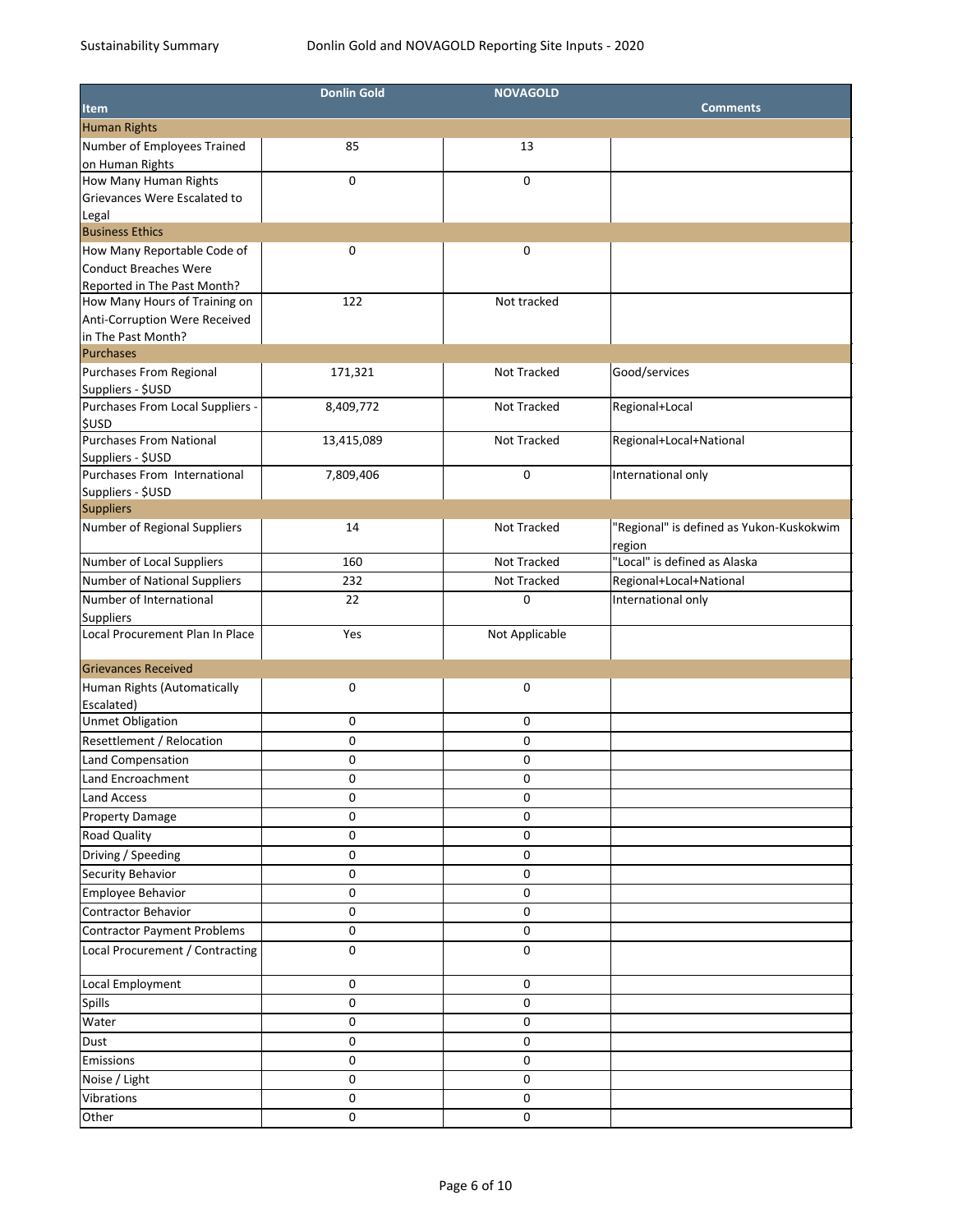|                                    | <b>Donlin Gold</b>                                                                                                | <b>NOVAGOLD</b> |                                                                                                                                            |
|------------------------------------|-------------------------------------------------------------------------------------------------------------------|-----------------|--------------------------------------------------------------------------------------------------------------------------------------------|
| <b>Item</b>                        |                                                                                                                   |                 | <b>Comments</b>                                                                                                                            |
| <b>Grievances Resolutions</b>      |                                                                                                                   |                 |                                                                                                                                            |
| <b>Total Number of Grievances</b>  | 0                                                                                                                 | 0               |                                                                                                                                            |
| <b>Remaining From The Previous</b> |                                                                                                                   |                 |                                                                                                                                            |
| Period                             |                                                                                                                   |                 |                                                                                                                                            |
| <b>Total Number of Grievances</b>  | 0                                                                                                                 | $\mathbf 0$     |                                                                                                                                            |
| Received                           |                                                                                                                   |                 |                                                                                                                                            |
| <b>Community Engagement</b>        |                                                                                                                   |                 |                                                                                                                                            |
| Number of engagements with         | 389                                                                                                               | Not Applicable  | For Donlin Gold, this is tracked across more                                                                                               |
| local community members            |                                                                                                                   |                 | than 56 communities in the Yukon-<br>Kuskokwim region.                                                                                     |
| Community Investment - Donlin      |                                                                                                                   |                 |                                                                                                                                            |
| Gold project only                  |                                                                                                                   |                 |                                                                                                                                            |
| Health - \$USD                     | 178,679                                                                                                           | Not Applicable  | All NOVAGOLD investments are made                                                                                                          |
|                                    |                                                                                                                   |                 | through Donlin Gold under the 50/50                                                                                                        |
|                                    |                                                                                                                   |                 | partnership with Barrick. Therefore,                                                                                                       |
|                                    |                                                                                                                   |                 | NOVAGOLD provides 50 percent of the                                                                                                        |
| Education - \$USD                  |                                                                                                                   |                 | funds for the Donlin Gold investments.                                                                                                     |
|                                    | 345,865                                                                                                           | Not Applicable  |                                                                                                                                            |
| Arts, Culture & Sports - \$USD     | 381,095                                                                                                           | Not Applicable  |                                                                                                                                            |
| Environment - \$USD                | 259,728                                                                                                           | Not Applicable  |                                                                                                                                            |
| Economic Development - \$USD       | 29,060                                                                                                            | Not Applicable  |                                                                                                                                            |
| Infrastructure - \$USD             | 82,564                                                                                                            | Not Applicable  |                                                                                                                                            |
| Water Infrastructure - \$USD       | 54,000                                                                                                            | Not Applicable  |                                                                                                                                            |
| Community Engagement - \$USD       | 223,623                                                                                                           | Not Applicable  |                                                                                                                                            |
| Other - \$USD                      | 371,600                                                                                                           | Not Applicable  |                                                                                                                                            |
| Scholarships Provided - quantity   | 91                                                                                                                | Not Applicable  |                                                                                                                                            |
| Compensation Payments - \$USD      | 0                                                                                                                 | Not Applicable  |                                                                                                                                            |
| Footnote                           |                                                                                                                   |                 |                                                                                                                                            |
|                                    |                                                                                                                   |                 | Calista Corporation (Calista), which owns the mineral resources at the Donlin Gold project, and the The Kuskokwim Corporation (TKC), which |
| Legend                             |                                                                                                                   |                 |                                                                                                                                            |
|                                    | 'Not Tracked" indicates that the measurement may be deemed Applicable but may be measured and reported in future. |                 |                                                                                                                                            |
|                                    | Not Applicable" indicates that the measurement may only be applied at the project or corporate level.             |                 |                                                                                                                                            |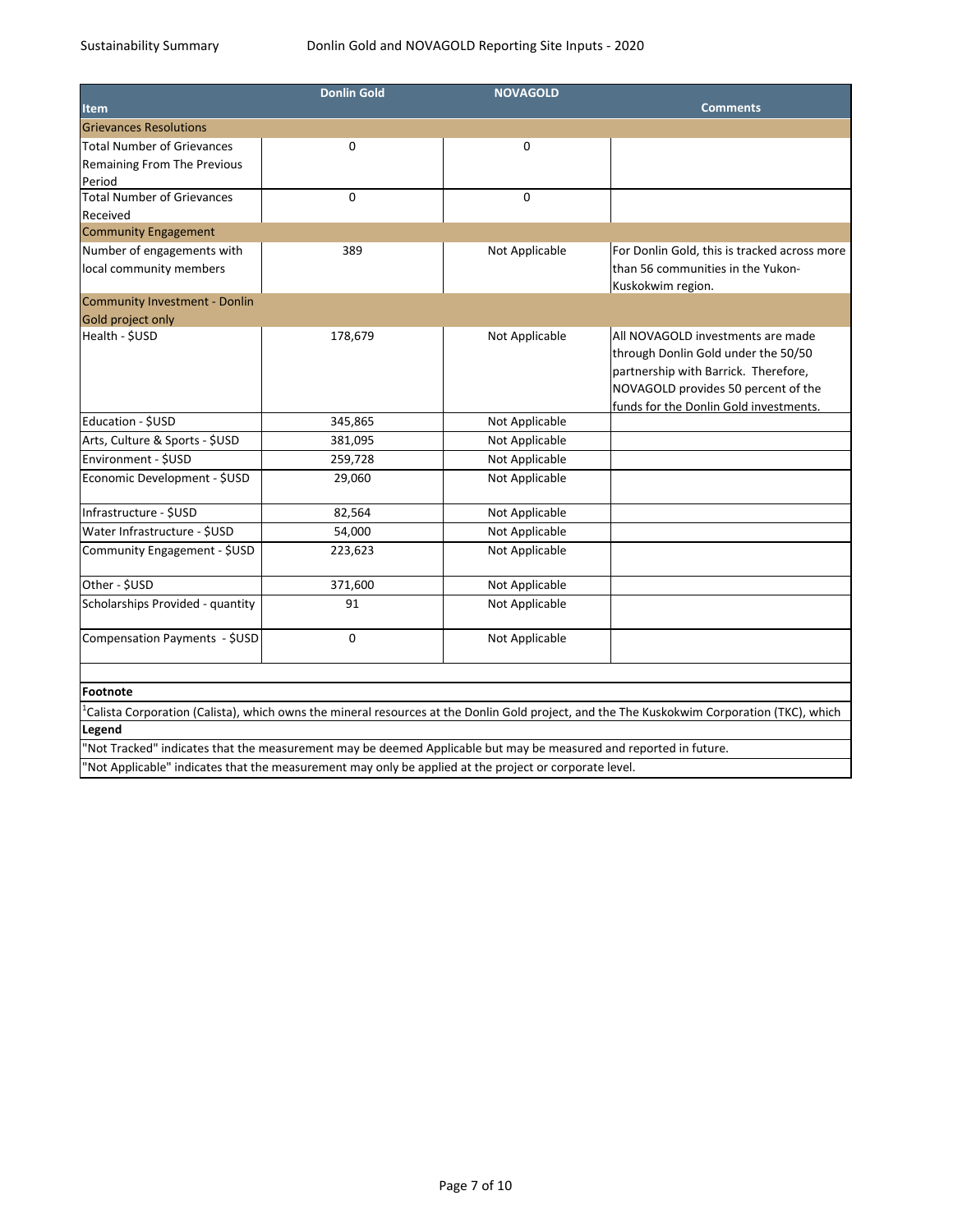## **NOVAGOLD**

NOVAGOLD is incorporated under the Business Corporations Act of British Columbia, Canada. The company is focused on precious metals and the development of its 50%-owned Donlin Gold project in Alaska owned in partnership with the second-largest global gold producer Barrick Gold Corporation. The joint venture partnership is managed through Donlin Gold LLC. Each company has two directors on the LLC Board and the Chair alternates annually between owner company representatives. Currently, there is one female Director and three male Directors of the LLC. Donlin Gold is a committed partner with the Alaska Native communities both surrounding the project and within the a whole. An important factor that distinguishes the Donlin Gold project from most other mining assets in Alaska is that the project is located on private land that was designated for mining activities five decades ago.

[For additional details on NOVAGOLD's corporate gove](https://www.novagold.com/_resources/investors/2021-03-25-Definitive-Proxy-Circular.pdf)rnance practices, please see the most recent Management Information Circular dated March 25, 2021 and posted to www.sec.gov, www.SEDAR.com or the NOVAGOLD website at [https://www.novagold.com/\\_resources/investors/20](https://www.novagold.com/_resources/investors/2021-03-25-Definitive-Proxy-Circular.pdf)21-03-25-Definitive-Proxy-Circular.pdf

| <b>Governance Item</b>                                                                                                                                             | Value                                                                                                                                                                                                                                                                                                                                                                                                         | <b>Additional Comments</b> |
|--------------------------------------------------------------------------------------------------------------------------------------------------------------------|---------------------------------------------------------------------------------------------------------------------------------------------------------------------------------------------------------------------------------------------------------------------------------------------------------------------------------------------------------------------------------------------------------------|----------------------------|
| General                                                                                                                                                            |                                                                                                                                                                                                                                                                                                                                                                                                               |                            |
| Location of corporate office                                                                                                                                       | Vancouver, B.C., Canada; Salt Lake City, UT, USA                                                                                                                                                                                                                                                                                                                                                              |                            |
| Description of services/products                                                                                                                                   | Gold mine developer                                                                                                                                                                                                                                                                                                                                                                                           |                            |
| Location of projects                                                                                                                                               | Not Applicable                                                                                                                                                                                                                                                                                                                                                                                                |                            |
| <b>Status of Operations</b>                                                                                                                                        | Not Applicable                                                                                                                                                                                                                                                                                                                                                                                                |                            |
| Ownership                                                                                                                                                          | Publicy traded corporation under the laws of British Columbia, Canada, and trading on the NYSE American and TSX stock<br>exchanges under the symbol NG.                                                                                                                                                                                                                                                       |                            |
| Does the Company have an enterprise level                                                                                                                          | Yes. Applicable policy: https://www.novagold.com/ resources/governance/Environmental Policy.pdf                                                                                                                                                                                                                                                                                                               |                            |
| environmental policy?                                                                                                                                              |                                                                                                                                                                                                                                                                                                                                                                                                               |                            |
| <b>Global Compact Signatory</b>                                                                                                                                    | No                                                                                                                                                                                                                                                                                                                                                                                                            |                            |
| Memberships in associations                                                                                                                                        | Alaska Miners Association, Council of Alaska Producers, National Mining Association, Resource Development Council (Alaska),<br>and American Exploration and Mining Association (national)                                                                                                                                                                                                                     |                            |
| <b>Statement from Senior Decision Maker</b>                                                                                                                        | Annual messages from Chairman and CEO are contained in the company's annual report available on the website at<br>https://www.novagold.com/investors/financials/                                                                                                                                                                                                                                              |                            |
|                                                                                                                                                                    | Values, principles, standards, and norms of behavior See https://www.novagold.com/ resources/governance/Code-of-Business-Conduct-and-Ethics-2014-01-<br>10.pdf%20%20and%20Code%20of%20Business%20Conduct and Code of Business Conduct                                                                                                                                                                         |                            |
| Conduct                                                                                                                                                            | Does the Company have a publicly disclosed Code of  Yes. Applicable policy: Code-of-Business-Conduct-and-Ethics-2014-01-10.pdf (novagold.com)                                                                                                                                                                                                                                                                 |                            |
| Mechanisms for advice and concerns about ethics                                                                                                                    | Yes. Applicable policy: Code-of-Business-Conduct-and-Ethics-2014-01-10.pdf (novagold.com)                                                                                                                                                                                                                                                                                                                     |                            |
| Whistleblower Policy or Programs, including<br>confidential hotline and stated protection of<br>whistleblowers                                                     | Yes. Applicable policy: Code-of-Business-Conduct-and-Ethics-2014-01-10.pdf (novagold.com)                                                                                                                                                                                                                                                                                                                     |                            |
| Process for delegating authority for economic,<br>environmental, and social topics from the highest<br>governance body to senior executives and other<br>employees | Yes. Applicable policy: See pages 94-107 of Management Proxy Circular dated March 25, 2021                                                                                                                                                                                                                                                                                                                    |                            |
| Board Member or board committee responsible for                                                                                                                    | Corporate Governance and Nominations Committee, and Environment, Health, Safety, Sustainability and Technical Committee.                                                                                                                                                                                                                                                                                      |                            |
| <b>ESG</b> issues                                                                                                                                                  | Committee Charters provide guidance for Members: https://www.novagold.com/ resources/governance/Corporate-<br>Governance-and-Nominations-Charter-updated-Jan-27-2021.pdf and                                                                                                                                                                                                                                  |                            |
|                                                                                                                                                                    | https://www.novagold.com/ resources/governance/EHSS-Technical-Committee-Charter-2016-11-18.pdf                                                                                                                                                                                                                                                                                                                |                            |
| committees                                                                                                                                                         | Composition of the highest Governance body and its The Board of Directors is the highest governing body, consisting of 10 Directors, eight of whom are independent. There are five<br>standing committees: Audit; Compensation; Environment, Health, Safety, Sustainability and Technical; Corporate Governance<br>and Nominations; and Corporate Communications. https://www.novagold.com/company/directors/ |                            |
| How many women / what proportion of women are $ 3$ of 10, or 30%<br>on the board                                                                                   |                                                                                                                                                                                                                                                                                                                                                                                                               |                            |
| How many directors serve on the board                                                                                                                              | $ 10\rangle$                                                                                                                                                                                                                                                                                                                                                                                                  |                            |

## **Corporate Governance Summary NOVAGOLD Reporting Site Inputs - 2020**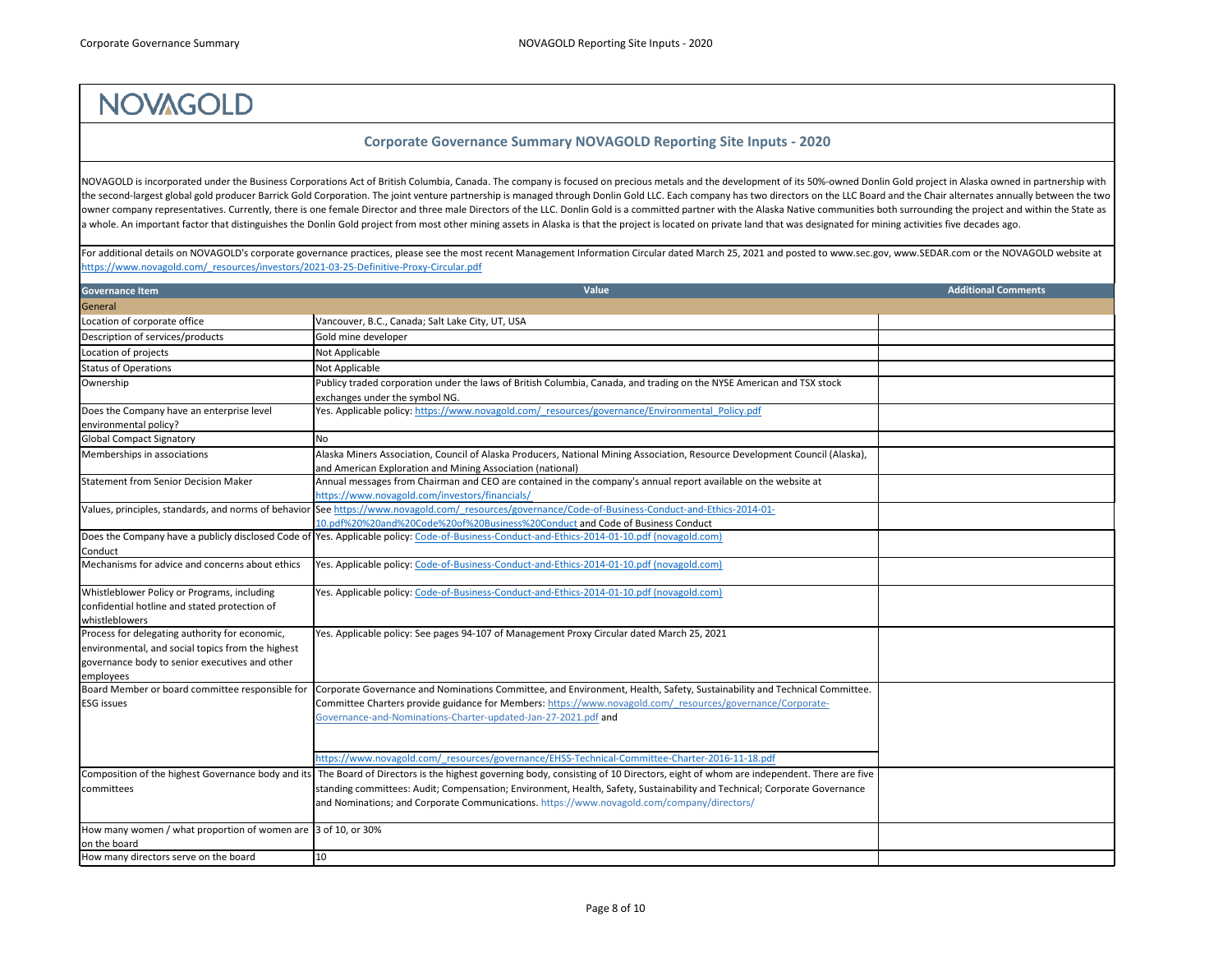| Board diversity and board independence                                           | Yes. See page 96 of Management Information Circular dated March 25, 2021 regarding Board independence and pages 100-103<br>regarding Board diversity                                                                                                                                                                                                                                                                                                                                                                                                                                                                                                                                                                                                                                                                                 |  |
|----------------------------------------------------------------------------------|--------------------------------------------------------------------------------------------------------------------------------------------------------------------------------------------------------------------------------------------------------------------------------------------------------------------------------------------------------------------------------------------------------------------------------------------------------------------------------------------------------------------------------------------------------------------------------------------------------------------------------------------------------------------------------------------------------------------------------------------------------------------------------------------------------------------------------------|--|
| Diversity programmes                                                             | See pages 100-103 of Management Information Circular dated March 25, 2021                                                                                                                                                                                                                                                                                                                                                                                                                                                                                                                                                                                                                                                                                                                                                            |  |
| Chair of the highest Governance body                                             | Thomas Kaplan, Chairman of the Board                                                                                                                                                                                                                                                                                                                                                                                                                                                                                                                                                                                                                                                                                                                                                                                                 |  |
| The classification of the Board Chair                                            | Non-independent                                                                                                                                                                                                                                                                                                                                                                                                                                                                                                                                                                                                                                                                                                                                                                                                                      |  |
|                                                                                  | Does the Board have an independent Lead Director? Yes. Anthony Walsh serves as the Board's independent Lead Director                                                                                                                                                                                                                                                                                                                                                                                                                                                                                                                                                                                                                                                                                                                 |  |
| Conflicts of interest                                                            | See pages 99-100 of Management Information Circular dated March 25, 2021 and the Code of Business Conduct and Ethics:                                                                                                                                                                                                                                                                                                                                                                                                                                                                                                                                                                                                                                                                                                                |  |
| Role of the highest governance body in setting                                   | https://www.novagold.com/ resources/governance/Code-of-Business-Conduct-and-Ethics-2014-01-10.pdf<br>See pages 47-48 and pages 95-99 of the Management Information Circular dated March 25, 2021                                                                                                                                                                                                                                                                                                                                                                                                                                                                                                                                                                                                                                     |  |
| purpose, values, and strategy                                                    |                                                                                                                                                                                                                                                                                                                                                                                                                                                                                                                                                                                                                                                                                                                                                                                                                                      |  |
| Collective knowledge of highest governance body                                  | Board of Directors is highest governance body; see biographies of Directors at https://www.novagold.com/company/directors/<br>and additional Director background in the Management Information Circular dated March 25, 2021                                                                                                                                                                                                                                                                                                                                                                                                                                                                                                                                                                                                         |  |
| Evaluating the highest governance body's<br>performance                          | See pages 101-102 of the Management Information Circular dated March 25, 2021                                                                                                                                                                                                                                                                                                                                                                                                                                                                                                                                                                                                                                                                                                                                                        |  |
| <b>Remuneration Policies</b>                                                     | See Management Information Circular dated March 25, 2021                                                                                                                                                                                                                                                                                                                                                                                                                                                                                                                                                                                                                                                                                                                                                                             |  |
| Responsibility for Board and Executive                                           | See pages 99-100 of Management Information Circular dated March 25, 2021 and the Code of Business Conduct and Ethics:                                                                                                                                                                                                                                                                                                                                                                                                                                                                                                                                                                                                                                                                                                                |  |
| Compensation                                                                     | https://www.novagold.com/ resources/governance/Code-of-Business-Conduct-and-Ethics-2014-01-10.pdf                                                                                                                                                                                                                                                                                                                                                                                                                                                                                                                                                                                                                                                                                                                                    |  |
| Process for determining remuneration                                             | See Compensation Discussion and Analysis and Non-Executive Director Compensation in the Management Information Circular                                                                                                                                                                                                                                                                                                                                                                                                                                                                                                                                                                                                                                                                                                              |  |
|                                                                                  | dated March 25, 2021                                                                                                                                                                                                                                                                                                                                                                                                                                                                                                                                                                                                                                                                                                                                                                                                                 |  |
| Has the company adopted an advisory executive<br>compensation "Say On Pay" vote? | Yes, vote held annually                                                                                                                                                                                                                                                                                                                                                                                                                                                                                                                                                                                                                                                                                                                                                                                                              |  |
| Approach to shareholder engagement                                               | Maintaining an active shareholder engagement program continues to be a high priority for the Company and is an integral part<br>of our corporate governance practices. The Board Chair, CEO, and Vice President of Corporate Communications meet regularly<br>with large shareholders, and the Company's Corporate Communications team is very responsive to shareholder inquiries<br>regardless of ownership level. In 2020, NOVAGOLD placed calls to or met in person with all of its shareholders owning 40,000<br>shares or more; in other words, NOVAGOLD contacted or attempted to contact its owners holding approximately 92% of the<br>Company's issued and outstanding Common Shares entitled to vote at NOVAGOLD's 2020 annual meeting of shareholders. We<br>plan to continue to regularly engage with our shareholders. |  |
| Date of most recent annual financial report                                      | Annual Report on Form 10-K filed January 27, 2021                                                                                                                                                                                                                                                                                                                                                                                                                                                                                                                                                                                                                                                                                                                                                                                    |  |
| Financial reporting cycle                                                        | 2020 annual financial results reported January 2021. Q1 2021 financial report on Form 10-Q filed March 31, 2021; additional<br>Form 10-Q filings planned in June 2021 and October 2021.                                                                                                                                                                                                                                                                                                                                                                                                                                                                                                                                                                                                                                              |  |
| Sustainability reporting cycle                                                   | Sustainability Summary report issued annually                                                                                                                                                                                                                                                                                                                                                                                                                                                                                                                                                                                                                                                                                                                                                                                        |  |
| Contact point for questions regarding ESG<br><b>Disclosure</b>                   | Vice President, Corporate Communications or Manager, Investor Relations: info@novagold.com or Telephone: 604-669-6227;<br>Toll-free: 1-866-669-6227                                                                                                                                                                                                                                                                                                                                                                                                                                                                                                                                                                                                                                                                                  |  |